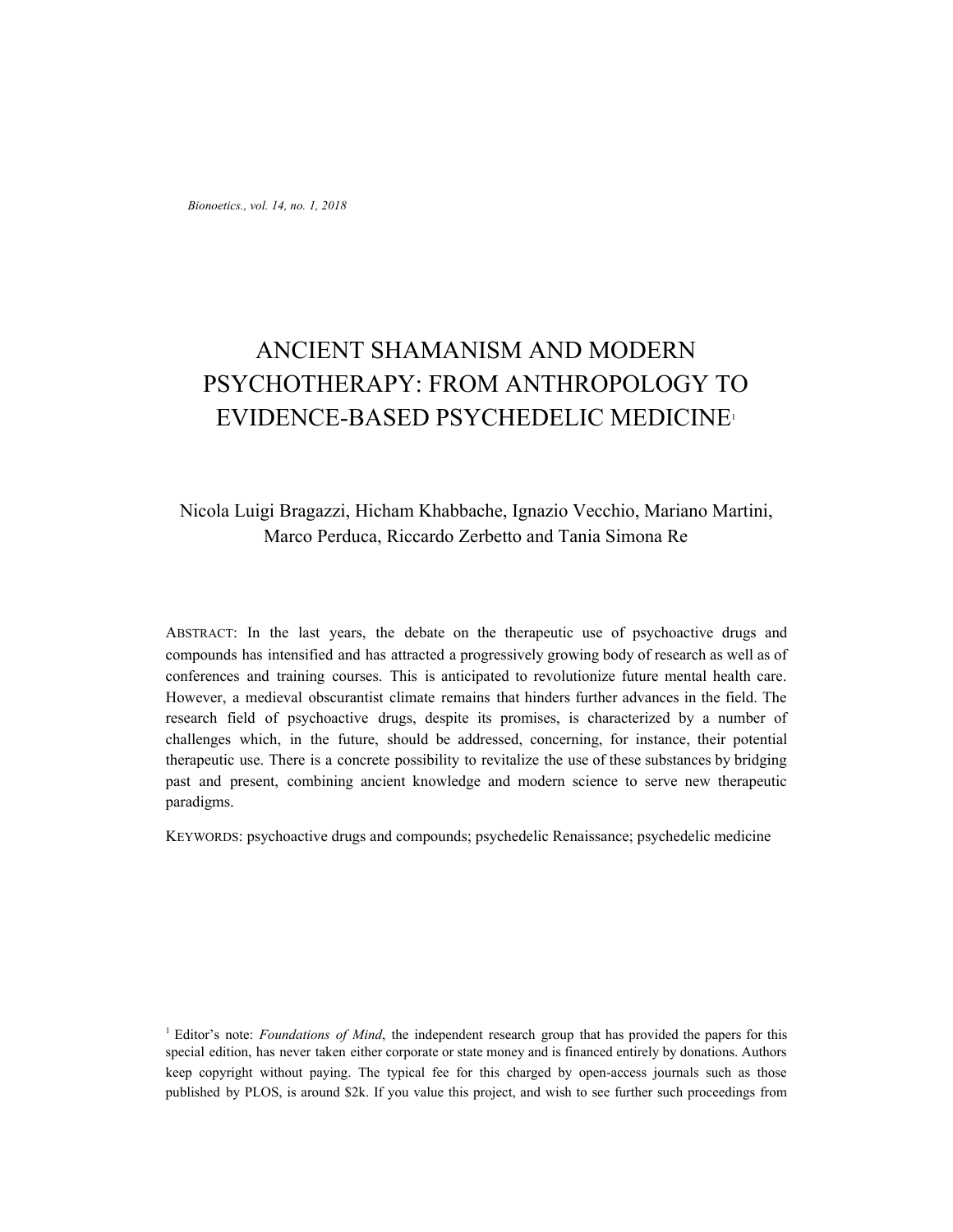this group, we ask you to consider donating to *Foundations of Mind* – as little as \$5 per download, through their website: http://www.foundationsofmind.org/donate. This will ensure there will be further published proceedings on the foundations of mind like this one for you and others to enjoy free.

www.bionoetics.org 142

#### NICOLA LUIGI BRAGAZZI , HICHAM KHABBACHE, IGNAZIO VECCHIO, MARIANO MARTINI, MARIO PERDUCA, RICCARDO ZERBETTO & TANIA SIMONA RE 143

### INTRODUCTION

In the last years, the debate on the therapeutic use of psychoactive drugs and compounds has intensified and has attracted a progressively growing body of research as well as of conferences and training courses. Some researchers feel to live a true "psychedelic Renaissance" (Sessa, 2017), which is anticipated to revolutionize future mental health care, whereas other scholars perceive a still persisting medieval obscurantism limiting this "Renaissance bloom" (Miller, 2017).

Psychotropic or psychoactive substances, as the term itself says, are able to act on the ordinary state of the psyche and, as such, to enable humans to experience non- ordinary states of consciousness. In the ancient times, in the traditional cultures, this was achieved through the administration of plant derivatives and was considered as a highly respected, sacred practice to perform within a ritual context.

## *Table 1. List of pioneers in the field of experimentation of psychoactive drugs and compounds.*

|                                 | A prominent Swiss botanist, author of  |
|---------------------------------|----------------------------------------|
| Pioneer in the field of         | "Historia Plantarum Succulentarum" and |
| psychoactive drugs              | gia"                                   |
| Birth and death Notable work(s) |                                        |

Augustin Pyrame de Candolle

Ernst von Bibra 1806-1878 A German naturalist, author of "Plant Intoxicants: A Classic Text on the Use of Mind-Altering Plants"

Richard Spruce 1817-1893 A British botanist specialized in bryology and explorer

Mordecai Cubitt Cooke 1825-1914 A prominent British scholar

of botany and mycology

Paolo Montegazza 1831-1910 An Italian neurologist, physiologist, and anthropologist, he investigated the effects of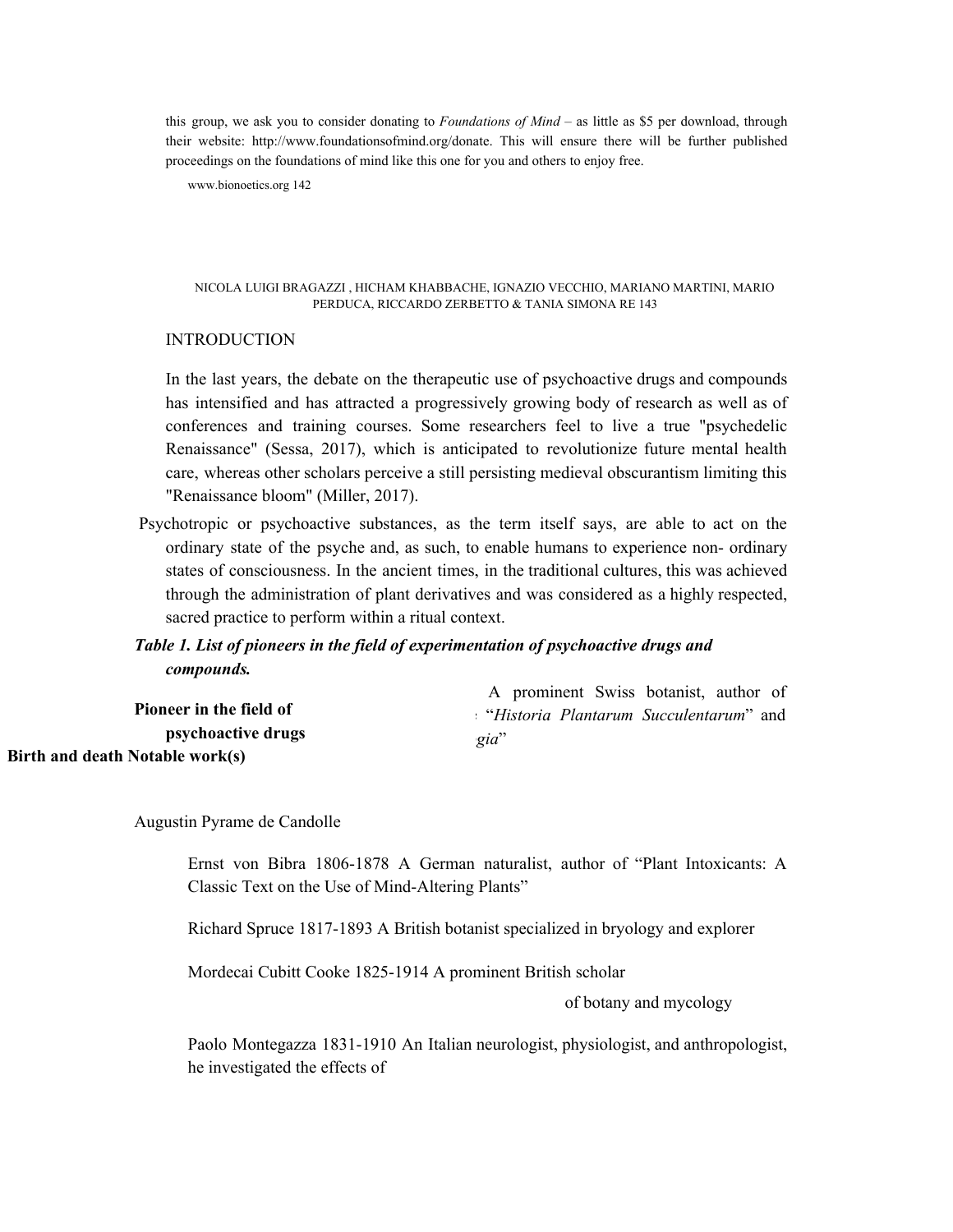Alphonse Trémeau de Rochebrune A French botanist,

BIONOETICS 144 malacologist and a zoologist

coca leaves

Ángelo Mariani 1838-1914 Italian, inventor of the first

cocawine, Vin Mariani

Stephen Powers 1840-1904 An American ethnographer

William James 1842-1910 A prominent American philosopher and psychologist

Louis Lewin 1850-1929 A German pharmacologist, he attempted the first systematic classification of psychoactive drugs with his book "*Phantastica*" (1924)

Carl Hartwich 1851-1917 Author of "*Die menschlichen*

*Genussmittel*"

Karl Koller 1857-1944 An Austrian ophthalmologist, he introduced cocaine as a local anaesthetic for eye surgery

Henry Havelock Ellis 1859-1939 A British psychologist, physician and writer, he experienced on himself the effect of mescaline

, ecology

John William Harshberger 1869-1929 An American botanist specialized in plant

Aleister Crowley 1875-1947 A well-known recreational

drug experimenter

NICOLA LUIGI BRAGAZZI , HICHAM KHABBACHE, IGNAZIO VECCHIO, MARIANO MARTINI, MARIO PERDUCA, RICCARDO ZERBETTO & TANIA SIMONA RE 145

Alexandre Rouhier 1875-1968 Author of "*Le peyotl la plante*

*qui fait les yeux émerveillés*"

Kurt Beringer 1893-1949 A German psychiatrist and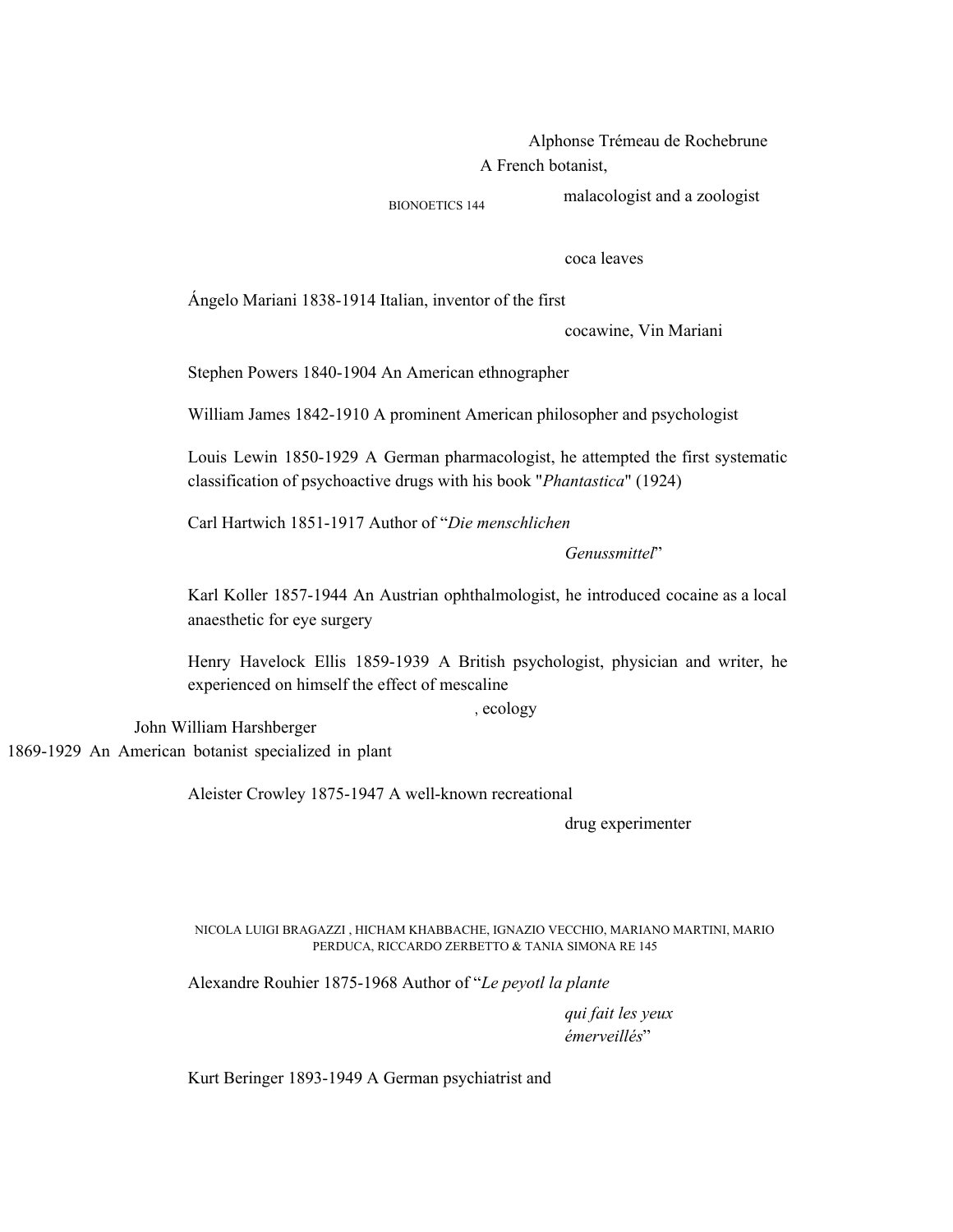### neurologist

Aldous Huxley 1894-1963 A prominent English writer,

novelist, and philosopher

Max Rinkel 1894-1966 The first doctor in North America to work with LSD, he has been President of the Society of Biological Psychiatry

Heinrich Klüver 1897-1979 A German psychologist

Robert Gordon Wasson 1898-1986 Ethnomycologist

Harold A. Abramson 1899-1980 An early advocate of

therapeutic LSD

Albert Hofmann 1906-2008 He synthesized and experienced on himself the effect of LSD

Weston La Barre 1911-1996 American anthropologist and scholar in the field of ethnobotany

Leo Zeff 1912-1988 An American psychologist and psychotherapist, he pioneered the use of LSD, ecstasy/MDMA, and other psychoactive drugs in psychotherapy

Julius Axelrod 1912-2004 Prominent biochemist, he was awarded the Nobel Prize

John Cunningham Lilly 1915-2001 American physician, psychoanalyst, psychonaut, neuroscientist and philosopher

Richard Evans Schultes 1915-2001 American biologist, he is considered the father of modern ethnobotany

Ronald Arthur Sandison 1916-2010 A British psychiatrist and psychotherapist, he pioneered the use of LSD in psychiatry and clinical psychology

Humphry Fortescue Osmond 1917-2004 He invented the word

psychedelic

Abram Hoffer 1917-2009 A Canadian psychiatrist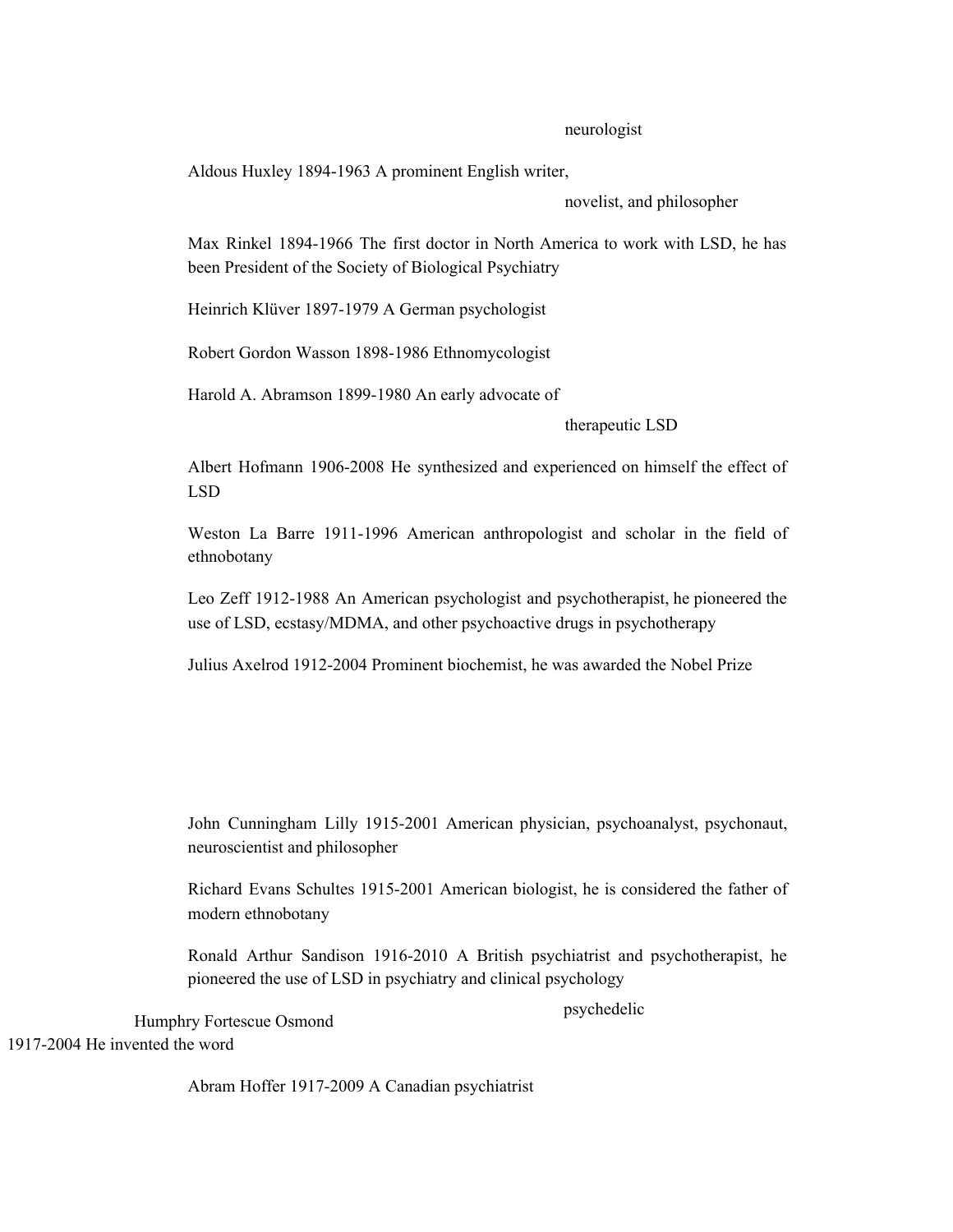Oscar Janiger 1918-2001 Experimental psychiatrist and psychotherapist, he is known for his LSD research

Athanasios Kafkalides 1919-1989 A Greek neuropsychiatrist

Timothy Francis Leary 1920-1996 Author of "The Psychedelic

Experience"

Murray Elias Jarvik 1923-2008 He invented the nicotine

patch

g its potential for therapeutic use, gave it to a iend. Leo Zeff

Alexander Theodore "Sasha" Shulgin

1925-2014 He resynthesized MDMA, and, after

Walter Norman Pahnke 1931-1971 A minister, physician, and psychiatrist, he is most famous for the "Good

#### NICOLA LUIGI BRAGAZZI , HICHAM KHABBACHE, IGNAZIO VECCHIO, MARIANO MARTINI, MARIO PERDUCA, RICCARDO ZERBETTO & TANIA SIMONA RE 147

## Friday Experiment"

Stanislav Grof 1931-today A Czech psychiatrist, one of the founders of the field of transpersonal psychology and a researcher into the use of non-ordinary states of consciousness

Claudio Benjamín Naranjo Cohen y theories and a founder of the Seekers After tute

1932-today A principal developer of Enneagram of

Barbara Myerhoff 1935-1985 An American anthropologist

Jack Sarfatti 1939-today An American theoretical physicist, specialized in the study of quantum physics and consciousness

Andrew Weil 1942-today Founder and director of the Arizona Center for Integrative Medicine

e use of naturally occurring psychedelic

Terence Kemp McKenna

1946-2000 An American ethnobotanist, mystic, psychonaut, lecturer, author, and an advocate for the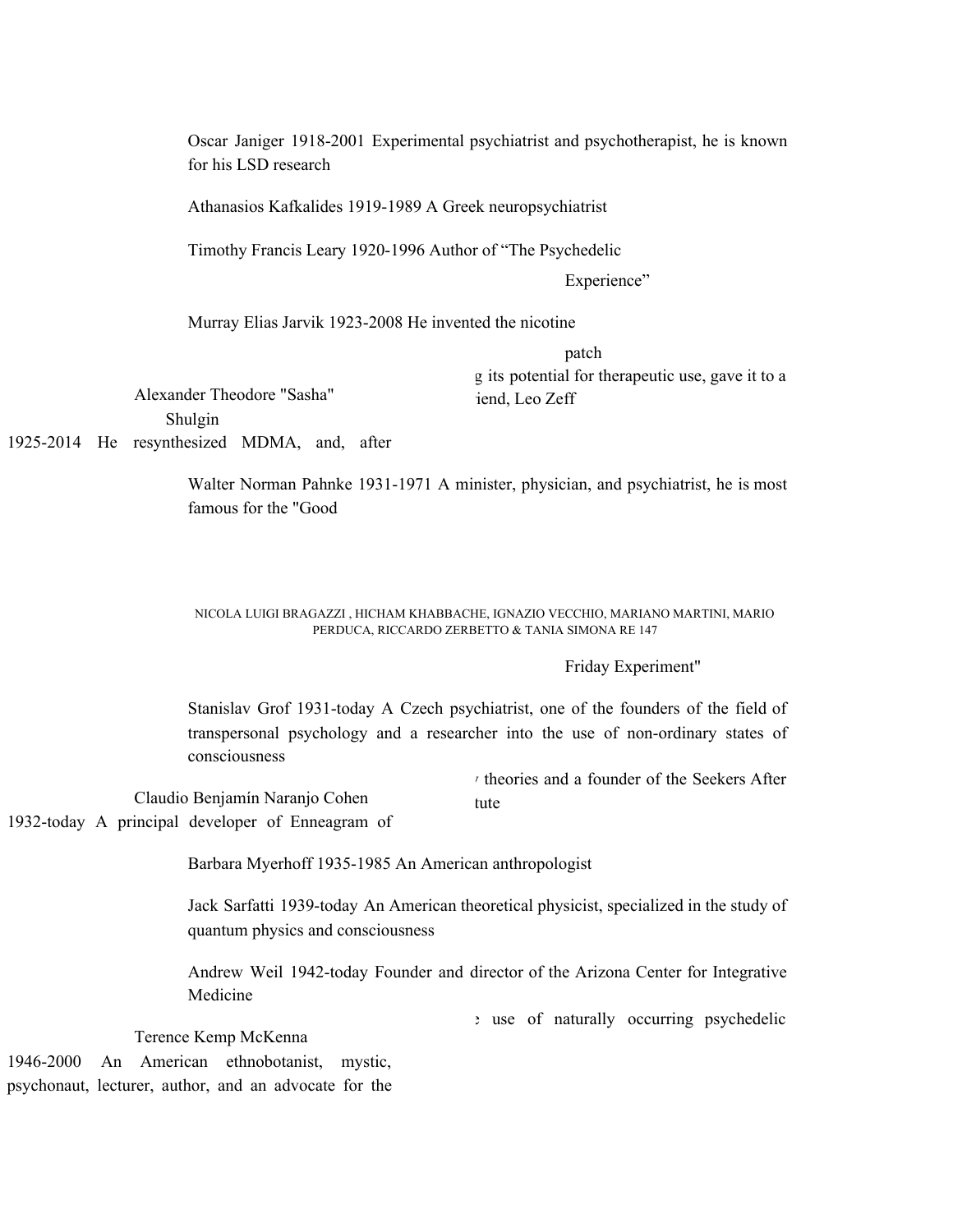Jonathan Ott 1949-today He has coined the term

"entheogen"

Dennis Jon McKenna 1950-today An American ethnopharmacologist, and research pharmacognosist

Giorgio Samorini 1957-today A free, independent scholar in the field of psychoactive drugs and compounds

Julie Holland 1965-today An American

psychopharmacologist, psychiatrist

Patrick Lundborg 1967-2014 A writer on psychedelic culture and author of books like "Psychedelia" and "The Acid Archives"

Patrick Karel Kroupa 1969-today A heroin addict from age 14 to 30, he got clean through the use of the hallucinogenic drug ibogaine

- We do not want here to express a praise of the myth of the "good savage" or of the "good drug", but we would make a serious anthropological reflection on the use of "narcotic substances" that always accompany the life of human beings and even animals on the Planet Earth.
- With this regard, we can remember how in Europe drugs use was already present in the times of the Greeks before, and of the Roman Empire, subsequently. The Dionysian rites and the mysteries of Eleusi are historical examples of the use of psychoactive plants.
- Archaeological traces of the therapeutic, religious and ritual use of substances such as coca and psilocybin in South America are millennial and bring us to a reality that the Spanish conquest first and the prohibitionist policies then altered so much to lead the public to a distorted view of such substances as demonic plants or capable of leading to madness and death.
- In the East, cannabis, similarly, had a comparable fate: the first ascertained evidence of using this plant for therapeutic purposes dates back to the third millennium before Christ (BC) as described in the *Nei-Ching* text, written between 2700 and 2600. The plant was prescribed to treat diarrhoea, bronchitis, migraine, insomnia, appetite and nerve disorders. In India it is witnessed the use of cannabis in the second millennium in the sacred texts of the Vedas, where the demon of the nostrils Vide- Vadat, is symbolized by hemp, which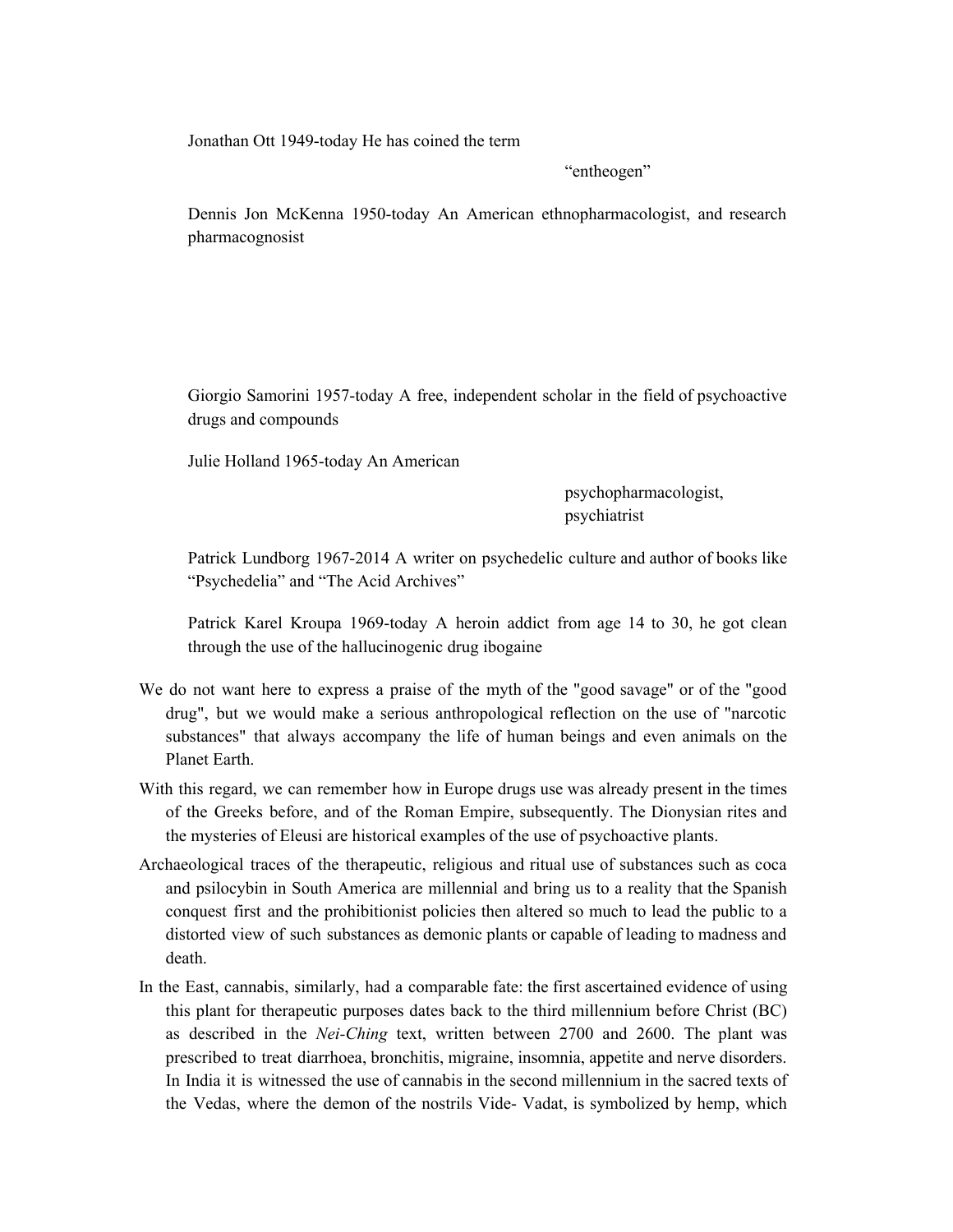also has the function of favouring ecstasy. In India, hemp is called *bhang* and takes a significant religious meaning as it is the

NICOLA LUIGI BRAGAZZI , HICHAM KHABBACHE, IGNAZIO VECCHIO, MARIANO MARTINI, MARIO PERDUCA, RICCARDO ZERBETTO & TANIA SIMONA RE 149

favourite plant of Shiva God; his followers use it as a source of mystical inspiration. In the Indian religious literature, *vijaya* is called "victory" and in some Sanskrit scripts it is called *indracarana* or "God food".

- But "the food of the gods", including not only cannabis, but all psychoactive plants, are defined in the various traditions, are forbidden to humans.
- In the history of the Western civilization, prohibition begins its work of destroying use of psychotropic substances, stating that everything that alters the ordinary state of consciousness is potentially damaging and therefore prohibited.
- This decision taken by most, if not all of the Western states, has put a halt to psychotropic substances-related research that in the 1970s saw, for example, in the work of Richard Hoffman and of the chemist Richard Evans Schultes, a prestigious ethno- botanist working at Harvard University, discoverer of the so-much discussed lysergic acid diethylamide (*Lysergsäurediethylamid* or LSD), as well as of many other scientists, the opportunity to go through the "Doors of Perception" (just to quote the title of the 1954 Aldous Huxley's essay).
- The doors of psychoactive substance research over the last 50 years have been closed and research has been relegated to some laboratories or practitioners who have continued experimenting and reporting their personal experiences, however, contributing to the scientific progress that calls up for designing investigation protocol, carrying out the experimentation and testing, following a strict, rigorous and statistically robust methodology.
- Meanwhile, data on anti-prohibition policies have shown that prohibition itself has not led to the diminution of abusive perpetuation in less secure and controlled spaces, nor to the possibility of discovering the therapeutic potential of the substances and their possible limits.
- Today, psychiatrists, neuroscientists, psychologists, anthropologists in Europe, the USA and South America, following the more or less rigid regulations of each state (Ardito et al., 2017; Firenzuoli et al., 2017; Gulluni et al., 2018; Re et al., 2015; Re et al., 2016; Re et al., 2017), are progressively collecting the legacy of the previous researchers (Table 1) with the aim of strengthening research on psychedelics, negotiating a regulation for therapeutic and scientific uses and providing serious and legitimate information to the public.

The substances currently undergoing clinical trials are cannabis, psilocybin, N,N-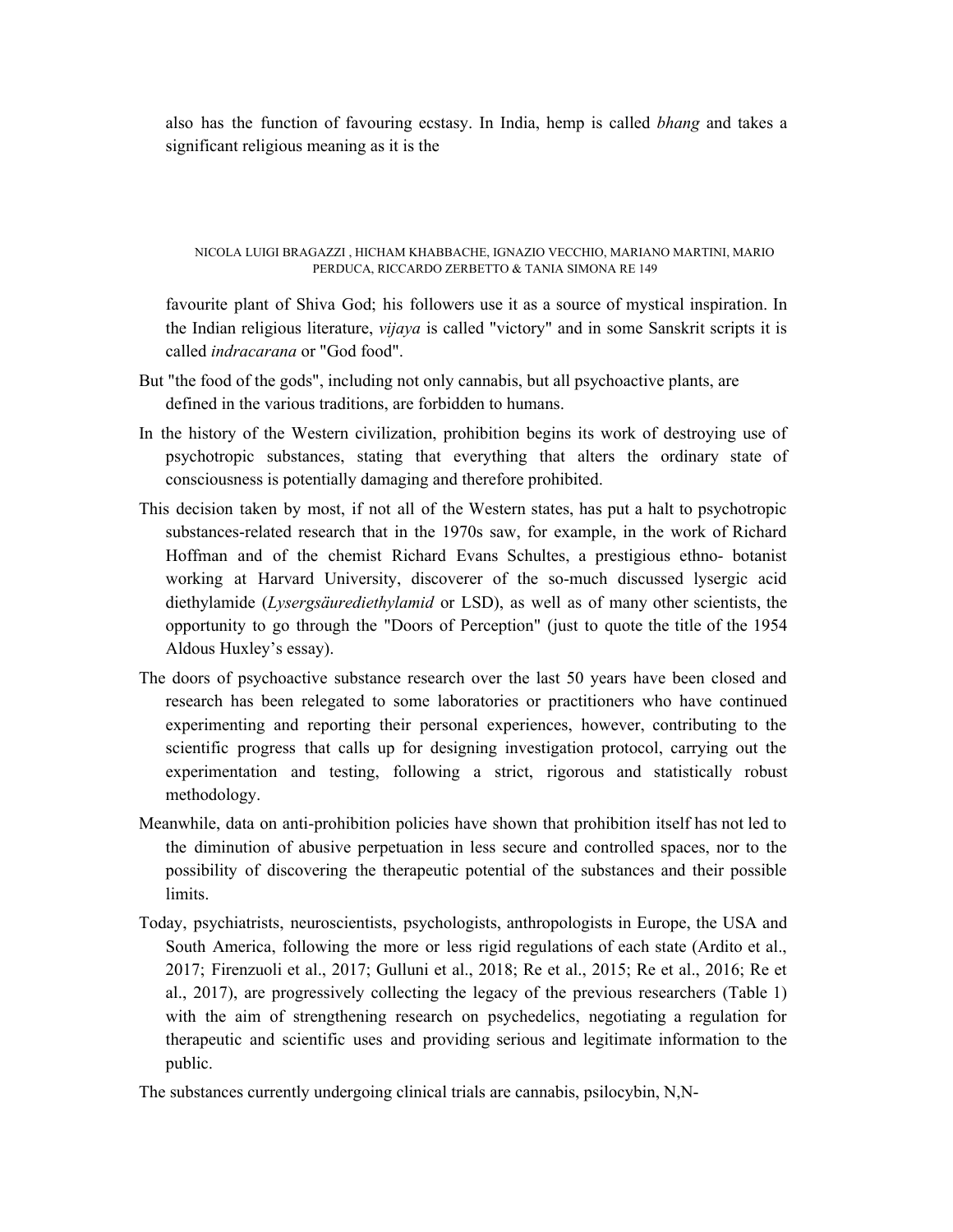dimethyltryptamine (DMT), ayahuasca, ecstasy (MDMA) and LSD.

These are experimented against most common mental health pathologies, such as Post Traumatic Stress Disorder (PTSD), cancer-related anxiety, depression, cachexia, pharyngeal pain, multiple sclerosis and other organic disorders.

- The research developed in the United States, Switzerland, England and Spain follows rigorous research protocols in which the mindset or set (the clinical and biographical history of the patient) plays a key role, the setting (the environment in which the experience is perceived) and the substance (typology, dosage, quality and quantity) play a major role.
- The treatment setting provides a cozy room with a sofa that is used during the session, a mask to cover visual stimuli, headphones linked to a piece of music chosen by the patient and two therapists, usually a physician and a psychotherapist who monitor the biological parameters of the person and are available for any need. The target involves inclusion or exclusion criteria/choices for research participation, pre- and post-session evaluations by administering tests and psychotherapy sessions to prepare before and, then, integrate the experiences lived during the session.
- Some patients report dissolution experiences of the Ego that, thanks to advanced and sophisticated neuro-imaging techniques, are associated with a marked decrease in activity in a brain area called "Default Mode Network" (DMN); this area seems to be overactive during episodes of rumination and rebirth, typical in depressive states, and plays an important role also in the ability of introspection and the development of mind theory, or the ability to "read" and interpret the emotions of others.
- Additionally, substances such as MDMA or Ayahuasca have empathic properties and are able to develop a state of trust and compassion, also allowing the emergence of ancient or removed memories, facilitating the processing of traumas and the possible treatment of addictions whose etiological cause/trigger is given by a traumatic event/component.
- However, because of regulatory concerns, sample sizes are small, given the difficulties involved in experimenting with substances. Like any other *pharmakon*, psychoactive substances may too lead, during or after administration, to the insurgence of adverse effects that, as in any experimentation, may and must be reported. However, the presence of suitably trained staff and a safe and secure context can be the ingredients to be able to proceed to an experimental process that freedom of research in science should provide to researchers.
- As such, the research field of psychoactive drugs, despite its promises, is characterized by a number of challenges which, in the future, should be properly addressed, concerning, for instance, their potential therapeutic use. There is a concrete possibility to revitalize the use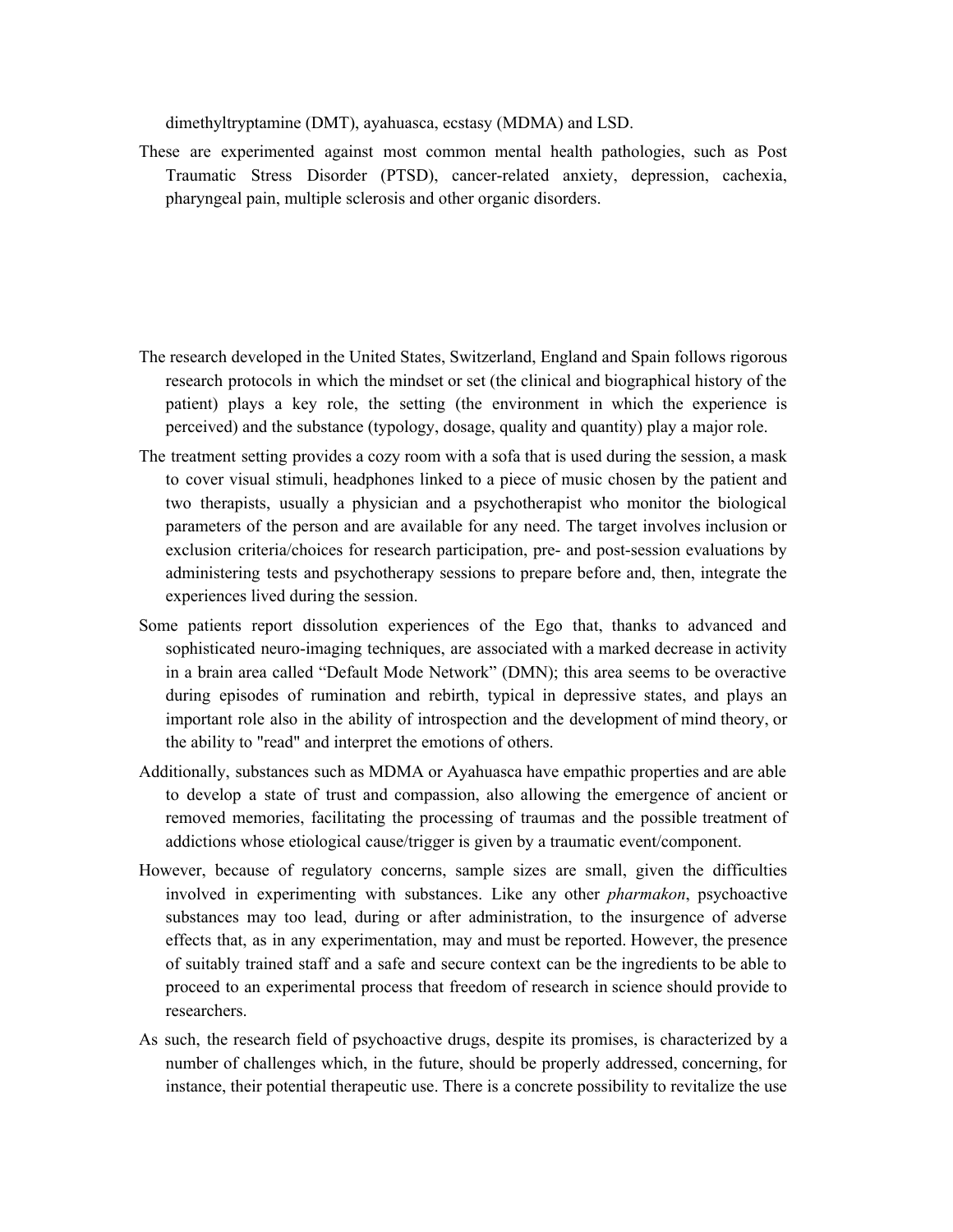of these substances by bridging past and present, combining ancient knowledge and modern science to serve new therapeutic paradigms.

#### NICOLA LUIGI BRAGAZZI , HICHAM KHABBACHE, IGNAZIO VECCHIO, MARIANO MARTINI, MARIO PERDUCA, RICCARDO ZERBETTO & TANIA SIMONA RE 151

Nicola Luigi Bragazzi<sup>1,2,3,4</sup>, Hicham Khabbache<sup>4</sup>, Ignazio Vecchio<sup>5</sup>, Mariano Martini<sup>2,3</sup>, Marco Perduca<sup>6</sup>, Riccardo Zerbetto<sup>7</sup>, Tania Simona Re<sup>3,\*</sup>

<sup>1</sup>Postgraduate School of Public Health, Department of Health Sciences (DISSAL), University of Genoa, Genoa, Italy <sup>2</sup>Section of History of Medicine and Ethics, Department of Health Sciences (DISSAL), University of Genoa, Genoa, Italy <sup>3</sup>UNESCO Chair "Health Anthropology, Biosphere and Healing Systems", Genoa, Italy <sup>4</sup>Faculty of Literature and Humanistic Studies, Sidi Mohamed Ben Abdellah University, Fez, Morocco <sup>5</sup>Department of Clinical and Experimental Medicine, University of Catania, Catania, Italy <sup>6</sup>Associazione Luca Coscioni, Rome, Italy <sup>7</sup>Gestalt Research Center - CSTG, Milan, Italy \*Corresponding Author tania.re77@gmail.com

### REFERENCES

1. Ardito, Rita, Pirro, Piero Stanley, Re, Tania Simona, Bonapace, Isabella, Menardo, Valentino, Bruno, Emanuela, and Gianotti, Laura, 'Mindfulness- Based Stress Reduction Program on Chronic Low-Back Pain: A Study Investigating the Impact on Endocrine, Physical, and Psychologic Functioning', *The Journal of Alternative and Complementary Medicine*, vol. 23, no. 8, 2017, pp. 615-623. 2. Firenzuoli, Fabio, Re, Tania Simona, Epifani, Francesco, and Loiacono, Idalba, 'The challenges of global health in a system', in Bistagnino, Luigi (ed.), *microMACRO\_EN*, iBooks, 2017. 3. Gulluni, Nadija, Re, Tania Simona, Loiacono, Idalba, Lanzo, Giovanni, Gori, Luigi, Macchi, Claudio, Epifani, Francesco, Bragazzi, Nicola, and Firenzuoli, Fabio, 'Cannabis Essential Oil: a preliminary study for the evaluation of the brain effects', *Evidence-Based Complementary and Alternative Medicine*, 2018, in press. 4. Miller, Richard Louis, *Psychedelic Medicine: The Healing Powers of LSD, MDMA,*